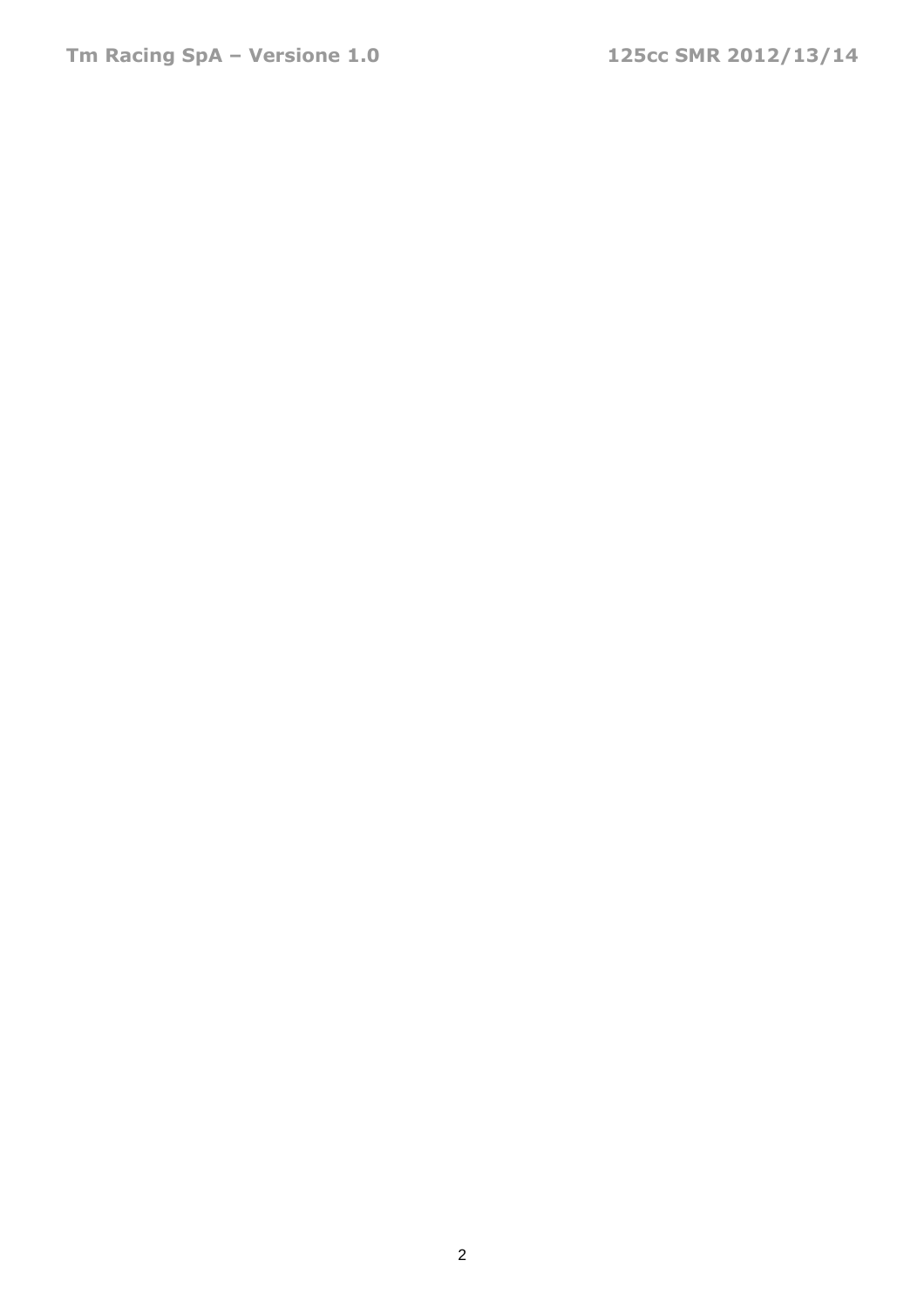

# Tav. 01 – CILINDRO 125cc

| Pos.           | Codice | O tà                     | <b>Note</b><br><b>Descrizione (ITA)</b>                                                     | <b>Description (ENG)</b>       |
|----------------|--------|--------------------------|---------------------------------------------------------------------------------------------|--------------------------------|
| $\mathbf{1}$   | 01036  | $\mathbf{1}$             | CILINDRO 125cc SMR NUDO                                                                     | Cylinder (without power valve) |
|                | 01037  | $\overline{\phantom{a}}$ | CILINDRO 125cc SMR CPL*                                                                     | Cylinder Assy. *               |
| $\overline{2}$ | 21017  | $\mathbf{1}$             | PIPETTA CANDELA NGK                                                                         | Cap, spark plug                |
| 3              | 06011  | $\mathbf{1}$             | CANDELA NGK BR 9 EG                                                                         | Spark plug                     |
| $\overline{4}$ | 49487  | 8                        | VITE TCEI 6 X 35                                                                            | Screw                          |
| 5              | 02020  | $1\,$                    | TESTA 125cc                                                                                 | Head, assy                     |
| 6              | 12003  | $\mathbf{1}$             | O-RING PICCOLO                                                                              | O-ring, Small                  |
| $\overline{7}$ | 12004  | $\mathbf{1}$             | O-RING GRANDE                                                                               | O-ring, Big                    |
| 8              | 49706  | 1                        | <b>GRANO 5 X 16</b>                                                                         | Grub screw                     |
| 9              | 05498  |                          | 0,05<br>GUARNIZIONE BASE CILINDRO 0.05 mm                                                   | Gasket 0,05 Cylinder           |
|                | 05499  | $\overline{\phantom{a}}$ | 0,1<br>GUARNIZIONE BASE CILINDRO 0.1 mm                                                     | Gasket 0,1 Cylinder            |
|                | 05505  | $\overline{\phantom{a}}$ | 0,2<br>GUARNIZIONE BASE CILINDRO 0.2 mm                                                     | Gasket 0,2 Cylinder            |
|                | 05506  | 1                        | 0,3<br>GUARNIZIONE BASE CILINDRO 0.3 mm                                                     | Gasket 0,3 Cylinder            |
|                | 05507  | $\overline{\phantom{a}}$ | 0,4<br>GUARNIZIONE BASE CILINDRO 0.4 mm                                                     | Gasket 0,4 Cylinder            |
|                | 05508  | $\overline{\phantom{a}}$ | 0,5<br>GUARNIZIONE BASE CILINDRO 0.5 mm                                                     | Gasket 0,5 Cylinder            |
| 10             | 26041  | $\overline{2}$           | GRANO CENTRAGGIO 7 X 8                                                                      | Pin, dowel                     |
| 12             | 49474  | $\overline{2}$           | VITE TCEI 5 X 16                                                                            | Screw                          |
| 13             | 49703  | $\mathbf{1}$             | <b>GRANO 5 X 20</b>                                                                         | Grub screw                     |
| 14             | 05617  | $\overline{\phantom{a}}$ | KIT GUARNIZIONI + O-RING                                                                    | Gaskets kit + O-ring           |
| 15             | 49476  | $\overline{2}$           | VITE TCEI 5 X 20                                                                            | Screw                          |
| 16             | 49633  | $\overline{2}$           | DADO M5 AUTOBLOCCANTE BASSSO                                                                | Nut                            |
| 17             | 22032  | $\mathbf{1}$             | VALVOLA GHIGLIOTTINA (COPPIA)                                                               | Power valve (left + right)     |
| 18             | 19025  | $\mathbf{1}$             | PERNO VALVOLA                                                                               | Pin, power valve               |
| 19             | 19045  | $\overline{2}$           | GABBIA A RULLI HK 0810                                                                      | Bearing, shaft                 |
| 20             | 28026  | $\mathbf{1}$             | ALBERINO COMANDO VALVOLA                                                                    | Shaft, power valve             |
| 21             | 28039  | $\mathbf{1}$             | PIASTRINO SUPERIORE                                                                         | Plate, upper                   |
| 22             | 49701  | $\mathbf{1}$             | DADO M5 FLANGIATO                                                                           | Nut, flange                    |
| 23             | 04006  | $\mathbf{1}$             | PARAOLIO 8 X 12 X 3                                                                         | Oil seal                       |
| 58             | 05107  | $1\,$                    | GUARNIZIONE COLLETTORE SCARICO                                                              | Gasket, Ex. manifold           |
| 59             | 26039  | $\mathbf{1}$             | <b>FLANGIA COLLETTORE</b>                                                                   | Flange, manifold               |
| 60             |        | $\mathbf{1}$             | COLLETTORE SCARICO                                                                          | Exhaust manifold               |
| 61             | 05525  | $\mathbf{1}$             | GUARNIZIONE RACCORDO ACQUA                                                                  | Gasket, water joint            |
| 62             | 28011  | $\mathbf{1}$             | RACCORDO ACQUA                                                                              | Water joint                    |
| 63             | 49397  | $\overline{2}$           | VITE TSEI 5 X 25                                                                            | Screw                          |
| 64             | 21025  | $\mathbf{1}$             | MANICOTTO ACQUA                                                                             | Water hose                     |
| 65             | F28515 | $\mathbf{1}$             | RACCORDO ACQUA INFERIORE                                                                    | Water Joint, lower             |
| 66             | 49500  | $\overline{2}$           | VITE TCEI 8 X 20                                                                            | Screw                          |
|                |        |                          | <b>Completo di pos.</b> (Assy with pos.)<br>$\ast$<br>8+10+12+13+15+16+17+18+19+20+21+22+23 |                                |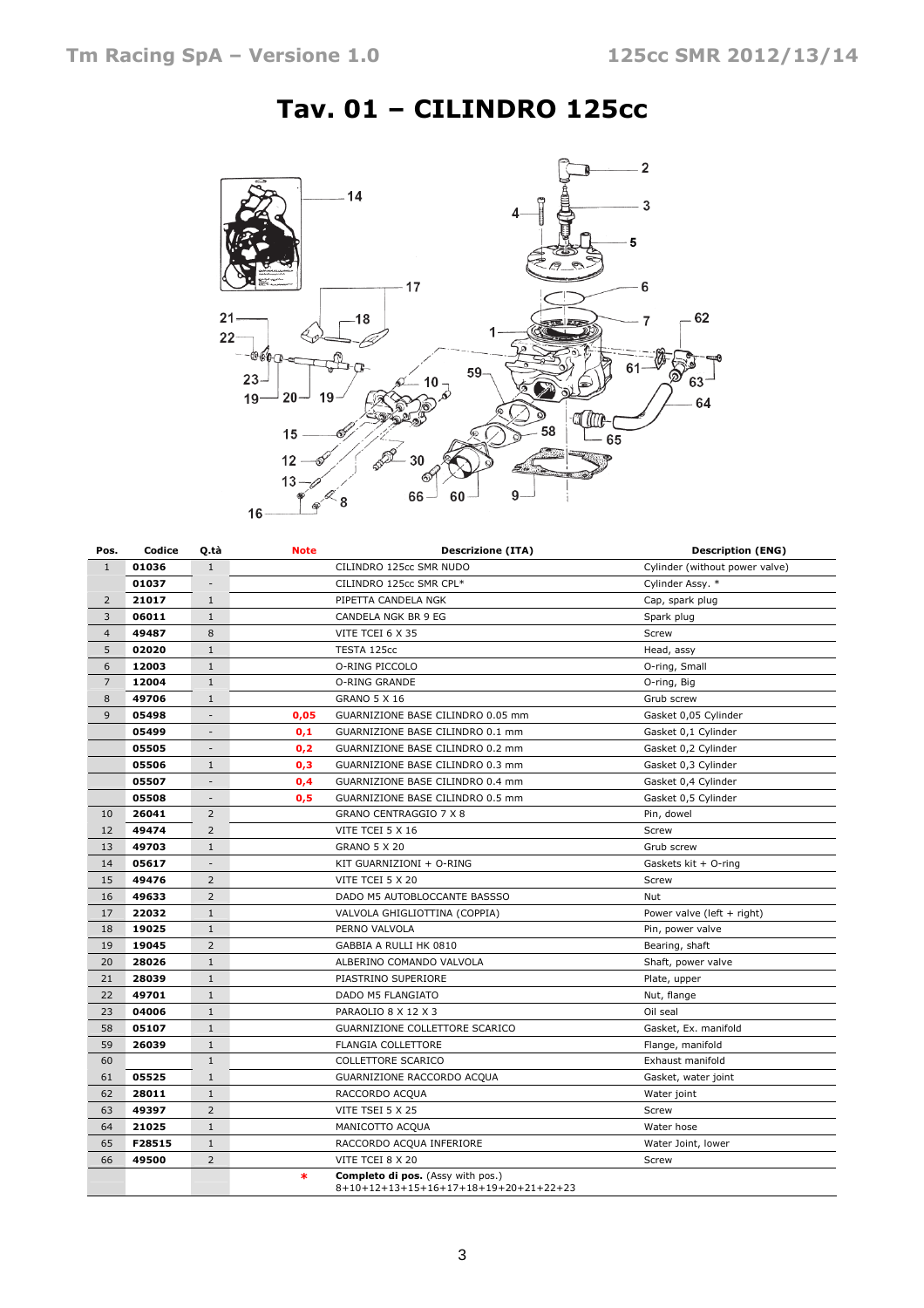# Tav. 02 – ALBERO + PISTONE 125cc



| Pos.           | Codice   | Q.tà                     | Note                       | <b>Descrizione (ITA)</b>                                 | <b>Description (ENG)</b>                     |
|----------------|----------|--------------------------|----------------------------|----------------------------------------------------------|----------------------------------------------|
| $\mathbf{1}$   | 18169    | $\overline{\phantom{a}}$ |                            | ALBERO MOTORE CPL Biella Ø 24<br>Completo di pos. 2+3    | <b>Crankshaft Assy</b><br>Assy with Pos. 2+3 |
| $\overline{2}$ | 18080    | $\overline{\phantom{a}}$ |                            | <b>BIELLA COMPLETA Ø 24</b><br>Completo di pos. 2A+4+5+6 | Rod Kit **<br>Assy with Pos. 2A+4+5+6        |
| 2A             | 18078    | $\mathbf{1}$             |                            | <b>BIELLA NUDA</b>                                       | Rod                                          |
| 3              | 18168.3  | $\mathbf{1}$             |                            | COPPIA SEMIALBERI- Biella Ø 24                           | Crank (left + right)                         |
| $\overline{4}$ | 18248    | $\overline{2}$           |                            | RONDELLA ARGENTATA Ø 24                                  | Silver kasher                                |
| 5              | 18079    | $\mathbf{1}$             |                            | ASSE ACCOPPIAMENTO d. 24                                 | Pin, connecting rod                          |
| 6              | 17074    | $\mathbf{1}$             |                            | GABBIA ARGENTATA Ø 24                                    | Silver Bearing                               |
| $\overline{7}$ | 49010    | $\mathbf{1}$             |                            | <b>CHIAVETTA</b>                                         | Woodruff key                                 |
| 8              | 40303    | $\mathbf{1}$             |                            | PIGNONE COPPIA PRIMARIA                                  | Gear, primary drive                          |
| 9              | 49094    | $\mathbf{1}$             |                            | DADO M 14 x 1.25                                         | <b>Nut</b>                                   |
| 10             | 10150.94 | $\overline{\phantom{a}}$ |                            | PISTONE 125cc 53.94 CPL***                               | Piston 125cc 53.94 Comp.***                  |
|                | 10150.95 | $\overline{\phantom{a}}$ |                            | PISTONE 125cc 53.95 CPL***                               | Piston 125cc 53.95 Comp.***                  |
|                | 10150.96 | $\overline{a}$           |                            | PISTONE 125cc 53.96 CPL***                               | Piston 125cc 53.96 Comp.***                  |
|                | 10150.97 | $\overline{\phantom{a}}$ | PISTONE 125cc 53.97 CPL*** |                                                          | Piston 125cc 53.97 Comp.***                  |
|                | 10150.98 | $\overline{\phantom{a}}$ |                            | PISTONE 125cc 53.98 CPL***                               | Piston 125cc 53.98 Comp.***                  |
| 11             | 11056    | $\mathbf{1}$             |                            | SEGMENTO 125cc                                           | Ring 125cc, piston                           |
| 12             | 09008    | $\mathbf{1}$             |                            | SPINOTTO                                                 | Pin                                          |
| 13             | 09004.1  | $\overline{2}$           |                            | ANELLINI FERMA SPINOTTO                                  | Clip, piston pin                             |
| 14             | 19034    | $\mathbf{1}$             |                            | <b>GABBIA SPINOTTO</b>                                   | Top end bearing                              |
|                |          |                          |                            |                                                          |                                              |
|                |          |                          |                            |                                                          |                                              |
|                |          |                          | ***                        | Completo di pos. 11+12+13                                |                                              |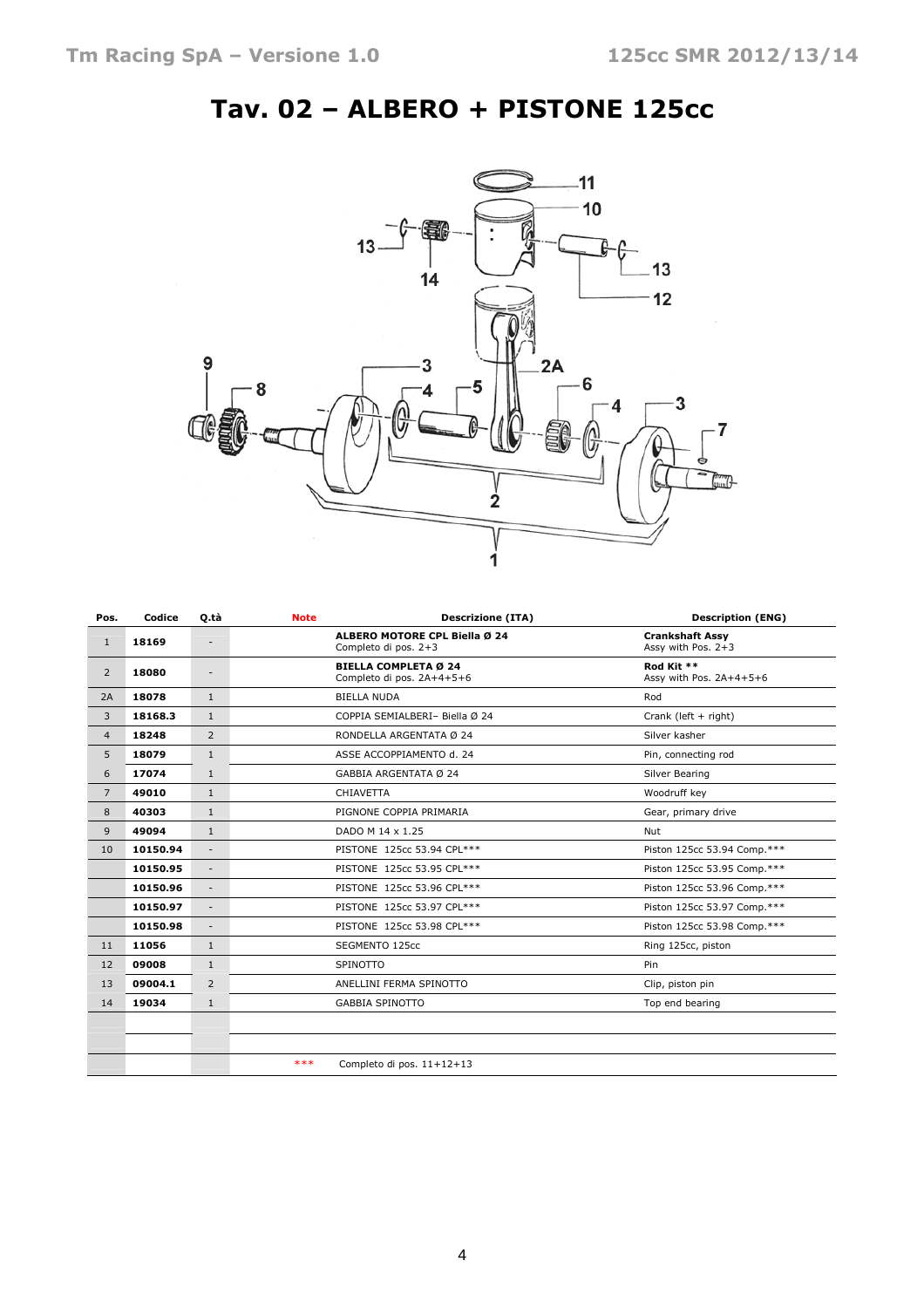# Tav. 03 – ACCENSIONE 125cc







| Pos.           | Codice       | Q.tà                     | <b>Note</b> | <b>Descrizione (ITA)</b>           | <b>Description (ENG)</b> |
|----------------|--------------|--------------------------|-------------|------------------------------------|--------------------------|
| $\mathbf{1}$   | 15230        | $\mathbf{1}$             |             | <b>GENERATORE KOKUSAN</b>          | Generator kokusan        |
| $\overline{2}$ | 49603        | $\overline{2}$           |             | RONDELLA 6 X 12                    | Washer                   |
| 3              | 49484        | $\overline{2}$           |             | VITE TCEI 6 X 20                   | Screw                    |
| $\overline{4}$ | 49618        | $\mathbf{1}$             |             | RONDELLA ACCIAIO 18                | Washer                   |
| 5              | 49060        | $\mathbf{1}$             |             | <b>DADO ACCENSIONE</b>             | But                      |
| 6              | 05516        | $\mathbf{1}$             |             | GUARNIZIONE COP. ACCENSIONE        | Gasket, ignition cover   |
| $\overline{7}$ | 49470        | $\overline{2}$           |             | VITE TCEI 4 x 12                   | Screw                    |
| 8              | 15103        | $\mathbf{1}$             |             | ROTORE DUCATI                      | Rotor, Ducati            |
| 9              | 15102        | $\mathbf{1}$             |             | STATORE DUCATI                     | Stator, Ducati           |
| 10             | 15100        | $\overline{\phantom{a}}$ |             | ALTERNATORE DUCATI (15102 + 15103) | A.C. Generator           |
| 11             | 30210        | $\mathbf{1}$             |             | COPERCHIO ACCENSIONE               | Cover, ignition          |
| 12             | 21007        | $\mathbf{1}$             |             | <b>GOMMINO PASSACAVO</b>           | Rubber                   |
| 13             | 49477        | $\overline{4}$           |             | VITE TCEI 5 X 25                   | Screw                    |
| 14             | 15110        | $\mathbf{1}$             |             | <b>REGOLATORE</b>                  | Regulator                |
| 15             | 15206        | $\mathbf{1}$             |             | <b>BOBINA</b>                      | Coil, Kokusan            |
| 16             | 68136        | $\mathbf{1}$             |             | CABLAGGIO                          | Wiring                   |
| 17             | 15209.125PT2 | $\mathbf{1}$             |             | CDI 125 PT2                        | Cdi                      |
| 18             | F15562       | $\mathbf{1}$             |             | SUPPORTO GOMMA CDI                 | Holder, CDI              |
| 19             | F26537       | $\mathbf{1}$             |             | PIASTRINO                          | Plate, CDI holder        |
| 20             | 49377        | 2                        |             | <b>VITE TB 5 x 16</b>              | Screw                    |
| 21             | 49602        | $\overline{4}$           |             | RONDELLA 5 x 15                    | Washer                   |
| 22             | 49633        | $\overline{2}$           |             | DADO M5 AUTOBLOCCANTE              | But                      |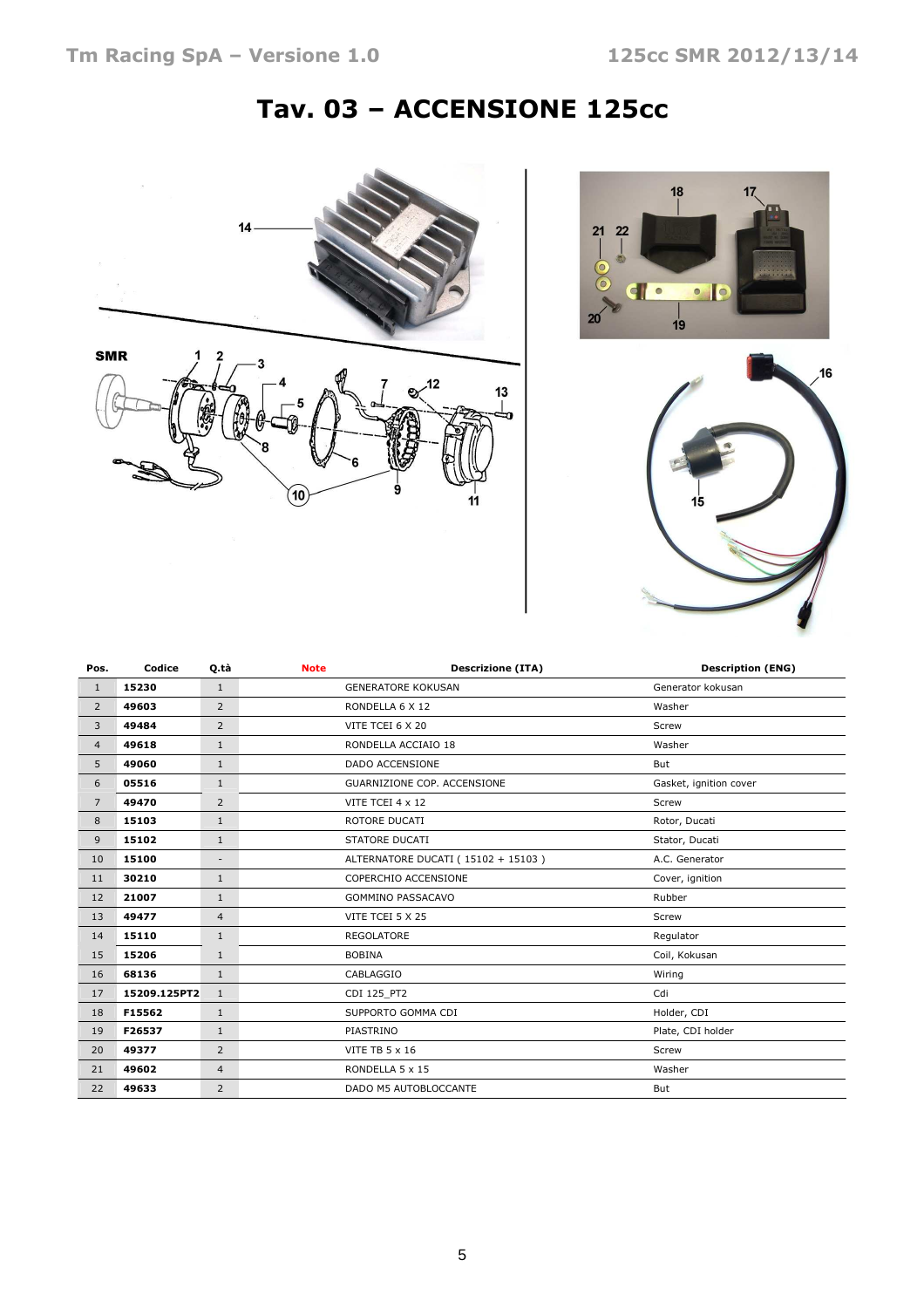#### Tav. 04 – FRIZIONE

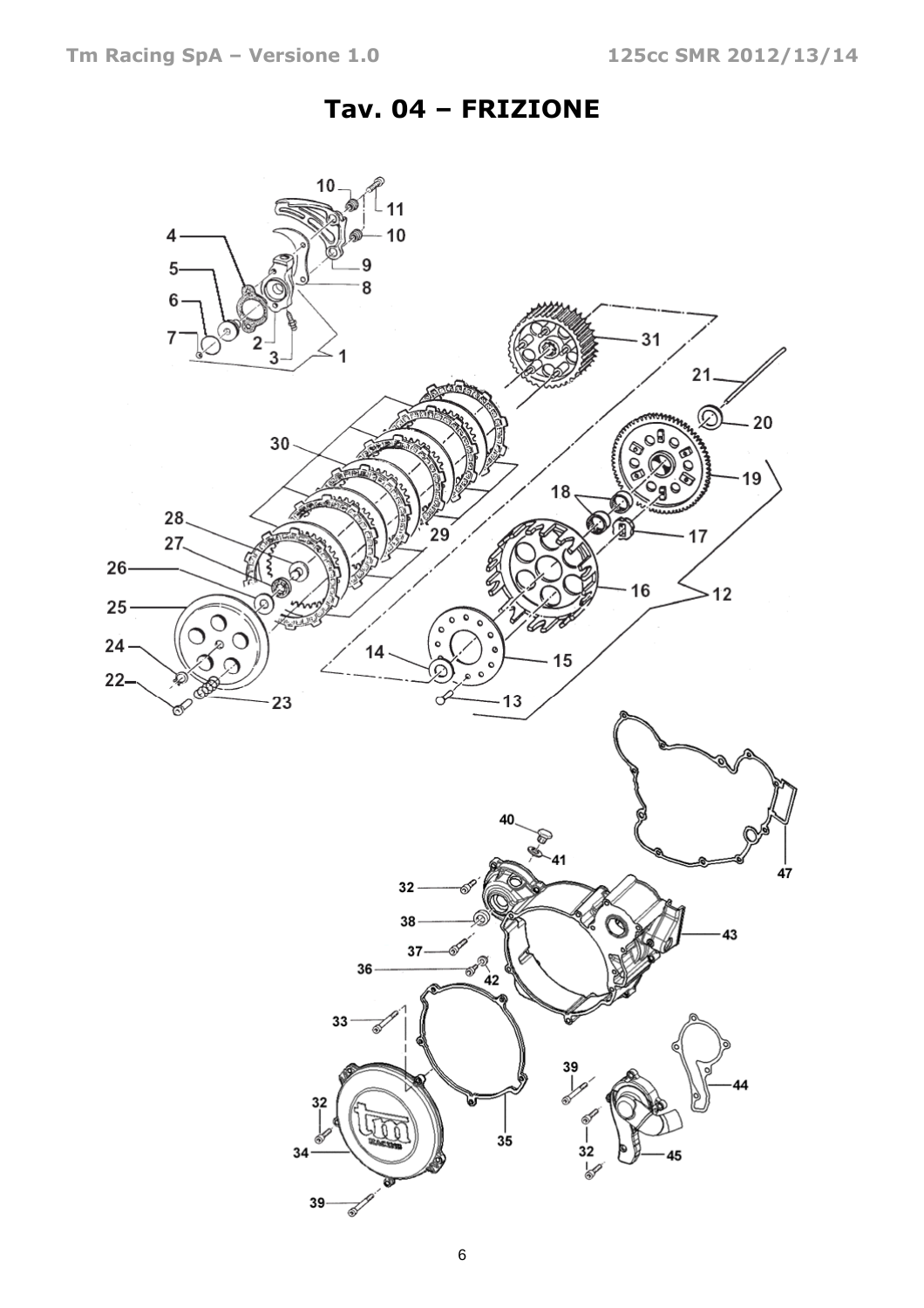#### Tm Racing SpA - Versione 1.0 125cc SMR 2012/13/14

| Pos.           | Codice   | Q.tà           | <b>Note</b>                                          | <b>Descrizione (ITA)</b>              | <b>Description (ENG)</b>      |
|----------------|----------|----------------|------------------------------------------------------|---------------------------------------|-------------------------------|
| $\mathbf{1}$   | 30206    |                |                                                      | COPERCHIO FRIZ. IDR. CPL*             | Hydraulic clutch pump Assy.   |
| $\overline{2}$ | 30205    | $1\,$          |                                                      | COPERCHIO FRIZ. IDR. NUDO             | Cover, Hydraulic clutch       |
| 3              | 35264    | $\mathbf{1}$   |                                                      | VITE SPURGO                           | Screw                         |
| $\overline{4}$ | 05509    | $\mathbf{1}$   |                                                      | GUARNIZIONE COPERCHIO                 | Gasket                        |
| 5              | 35125    | $\mathbf{1}$   |                                                      | PISTONE POMPA                         | Piston, clutch                |
| 6              | 12258    | $\mathbf{1}$   |                                                      | O-RING PISTONE                        | O-Ring                        |
| $\overline{7}$ | 19052    | $1\,$          |                                                      | <b>SFERA</b>                          | Ball                          |
| 8              | 40022    | $\mathbf{1}$   |                                                      | PROTEZIONE ERGAL                      | Protection, Aluminum          |
| 9              | 40023.2  | $\mathbf{1}$   |                                                      | PROTEZIONE PLASTICA                   | Protection, Plastic           |
| 10             | 26212    | $\overline{2}$ |                                                      | BOCCOLINA Ø 6                         | Collar                        |
| 11             | 49486    | $\overline{2}$ |                                                      | VITE TCEI 6 X 30                      | Screw                         |
| 12             | 40409    | $\overline{a}$ |                                                      | COPPIA PRIMARIA CPL**                 | Primary gear Assy**           |
| 13             | 49200    | 6              |                                                      | CHIODO Ø 5                            | Stud                          |
| 14             | 48002    | $1\,$          |                                                      | SPESSORE 30 X 18 X 3                  | Spacer                        |
| 15             | 35020    | $1\,$          |                                                      | DISCO BATTUTA GOMMINI                 | Plate                         |
| 16             | 25000    | $1\,$          |                                                      | CAMPANA FRIZIONE                      | Clutch Basket                 |
| 17             | 21005    | 6              |                                                      | GOMMINO PARASTRAPPI                   | Rubber                        |
| 18             | 19013    | $\overline{2}$ |                                                      | GABBIA A RULLI 20 X 24 X 12           | Needle cage                   |
| 19             | 40402    | $\mathbf{1}$   |                                                      | COPPIA PRIMARIA Z 63                  | Primary gear                  |
| 20             | 48003    | $\mathbf{1}$   |                                                      | SPESSORE 30 X 20 X 2                  | Spacer                        |
| 21             | 35043    | $\mathbf{1}$   |                                                      | ASTINA FRIZIONE (200.8mm)             | Clutch rod                    |
| 22             | 49053.01 | 5              | 12/13                                                | DADO FRIZIONE                         | Nut, clutch spring            |
|                | 49057    | 5              | 2014                                                 | DADO FRIZIONE                         | Nut, clutch spring            |
| 23             | 16020    | 5              |                                                      | MOLLA FRIZIONE                        | Spring, cluch                 |
| 24             | 49211    | $\mathbf{1}$   |                                                      | <b>SEEGER</b>                         | Snap ring                     |
| 25             | 35015    | $\mathbf{1}$   |                                                      | PIATTO SPINGIDISCO                    | Plate, clutch pressure        |
| 26             | 19021    | $\mathbf{1}$   |                                                      | RONDELLA AS 1024                      | Washer                        |
| 27             | 19020    | $\mathbf{1}$   |                                                      | GABBIA A RULLI RADIALE AXK 1024       | Needle cage                   |
| 28             | 26001    | $\mathbf{1}$   |                                                      | REGGISPINTA                           | Lifter, clutch                |
| 29             | 35012    | 8              |                                                      | DISCO FRIZIONE GUARNITO               | Clutch plate                  |
| 30             | 35019    | $\overline{7}$ |                                                      | DISCO FRIZIONE ACCIAIO 1 mm           | Plate, steel                  |
| 31             | 25099    | $\mathbf{1}$   | 12/13                                                | TAMBURELLO                            | Clutch center                 |
|                | 25099.14 | 1              | 2014                                                 | TAMBURELLO                            | Clutch center                 |
| 32             | 49476    | 12             |                                                      | VITE TCEI 5 X 20                      | Screw                         |
| 33             | 49594    | $\mathbf{1}$   |                                                      | VITE TCEI 5 X 85                      | Screw                         |
| 34             | 30187    | $\mathbf{1}$   |                                                      | COPERCHIO ESTERNO FRIZIONE            | Clutch Cover, External        |
| 35             | 05526    | $\mathbf{1}$   |                                                      | GUARNIZIONE COPERCHIO ESTERNO         | Gasket, EXTERNAL clutch cover |
| 36             | 49480    | $\mathbf{1}$   |                                                      | VITE TCEI 6 X 10                      | Screw                         |
| 37             | 49477    | $\mathbf{1}$   |                                                      | VITE TCEI 5 X 25                      | Screw                         |
| 38             | 04005    | $\mathbf{1}$   |                                                      | PARAOLIO 15 X 24 X 7                  | Oil seal                      |
| 39             | 49595    | 3              |                                                      | VITE TCEI 5 X 80                      | Screw                         |
| 40             | 49300    | $\mathbf{1}$   |                                                      | TAPPO CARICO OLIO                     | Oil plug                      |
| 41             | 49103    | $\mathbf{1}$   |                                                      | RONDELLA TAPPO                        | Washer                        |
| 42             | 49103    | $\mathbf{1}$   |                                                      | RONDELLA ALLUMINIO                    | Washer                        |
| 43             | 30186    | $\mathbf{1}$   | COPERCHIO INTERNO FRIZIONE<br>Clutch Cover, Internal |                                       |                               |
| 46             | 05528    | $\mathbf{1}$   |                                                      | GUARNIZIONE POMPA ACQUA               | Gasket, water pump            |
| 45             | 30194.06 | $\mathbf{1}$   |                                                      | COPERCHIO POMPA ACQUA                 | Cover, Water pump             |
| 47             | 05527    | $\mathbf{1}$   |                                                      | GUARNIZIONE COPERCHIO INTERNO         | Gasket, internal clutch cover |
|                |          |                |                                                      |                                       |                               |
|                |          |                | $\ast$                                               | Completo di Pos: 2+3+4+5+6+7          |                               |
|                |          |                | $***$                                                | Completo di Pos: 13+14+15+16+17+18+19 |                               |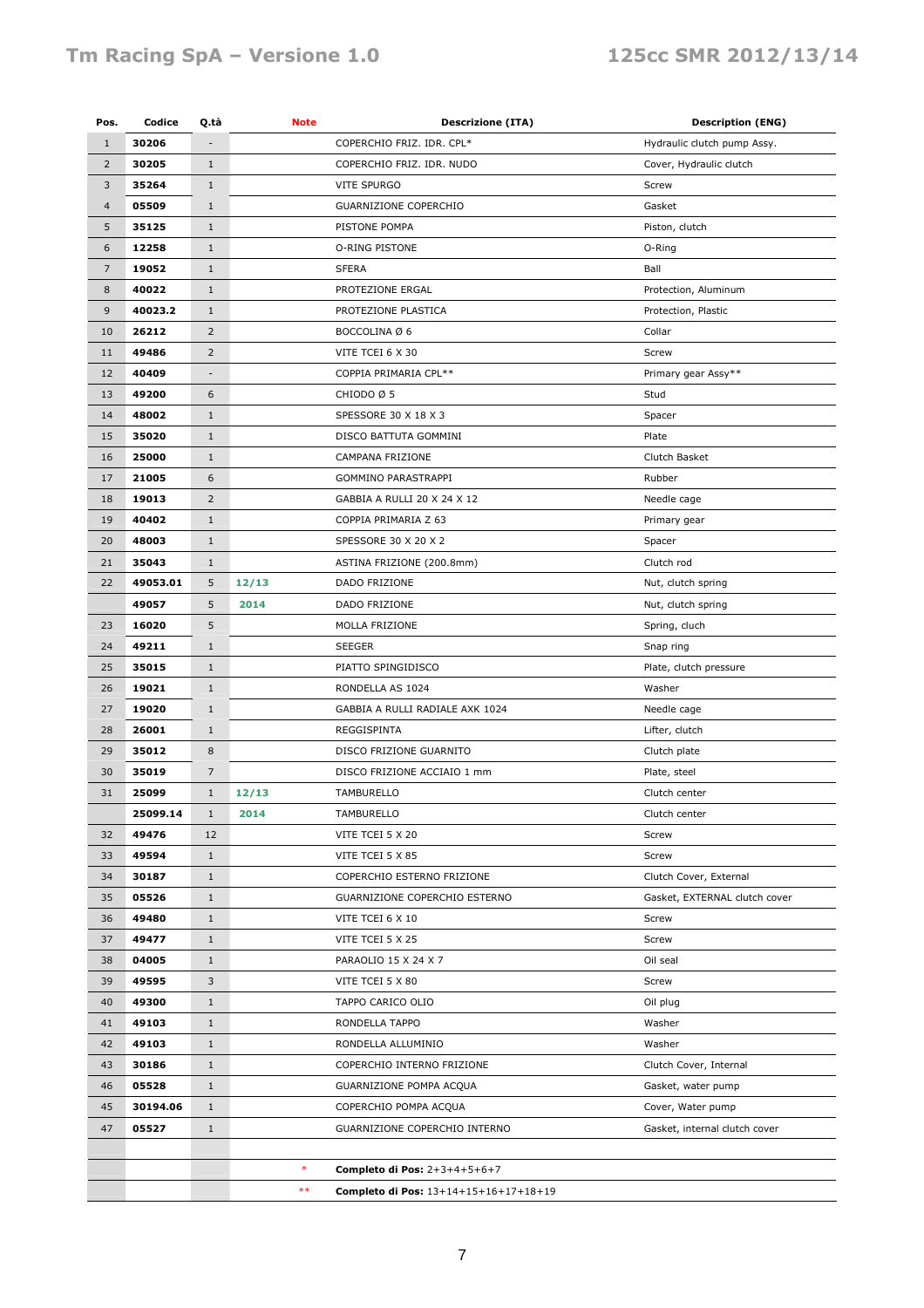## Tav. 05 – BASAMENTO MOTORE - CENTRIFUGA

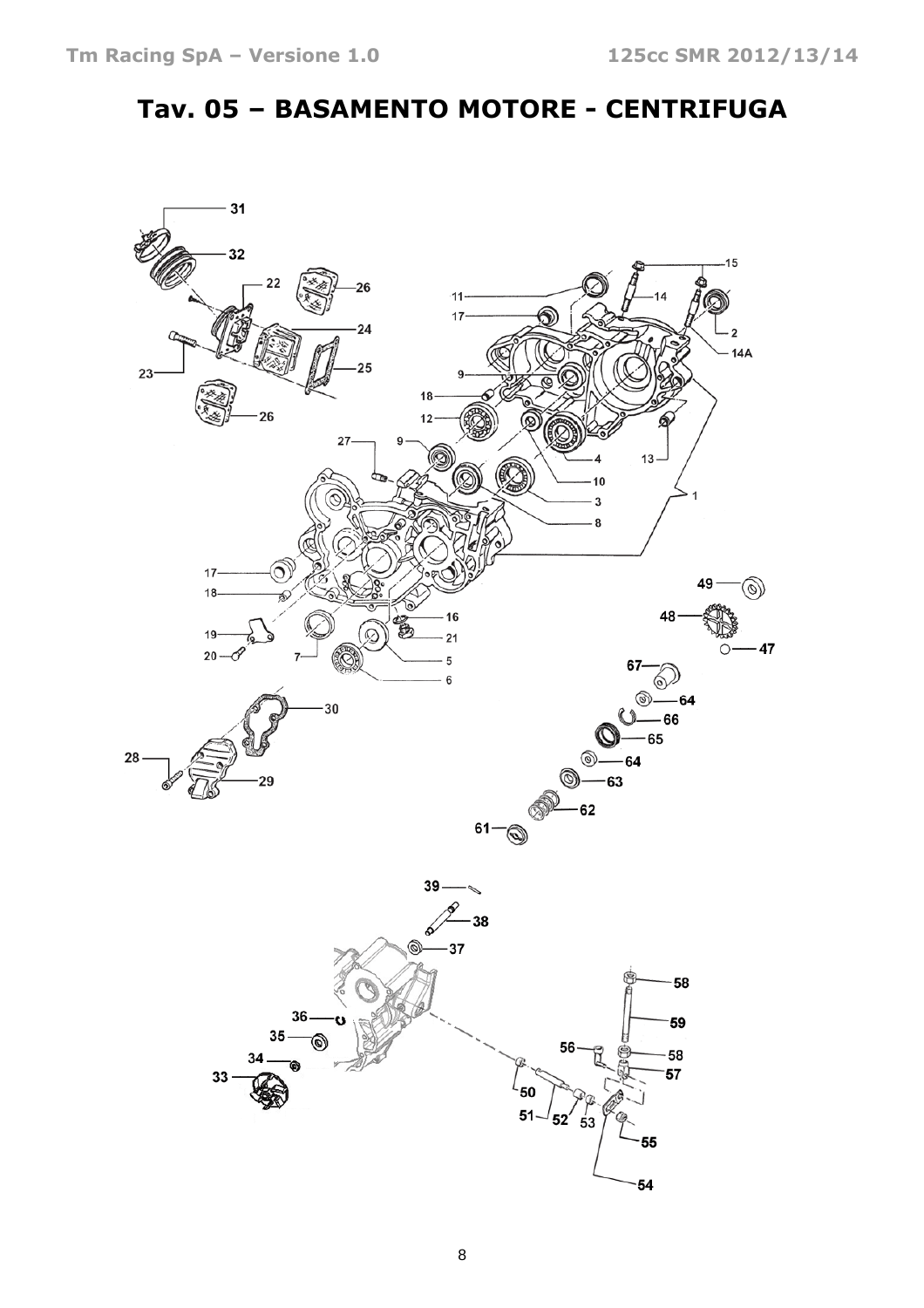| Pos.           | Codice            | Q.tà                     | <b>Note</b>                     | <b>Descrizione (ITA)</b>                                 | <b>Description (ENG)</b>  |
|----------------|-------------------|--------------------------|---------------------------------|----------------------------------------------------------|---------------------------|
| $\mathbf{1}$   | 30171.08          | $\mathbf{1}$             |                                 | <b>END-SMR</b> BASAMENTO MOTORE 125 END-SMR              | Crankcase                 |
| $\overline{2}$ | 04000             | $1\,$                    |                                 | PARAOLIO 20 X 35 X 7                                     | Oil seal                  |
| 3              | 03004             | $1\,$                    |                                 | CUSCINETTO 6205 C4                                       | Bearing                   |
| $\overline{4}$ | 03003             | $\mathbf{1}$             |                                 | CUSCINETTO 63/22 C4                                      | Bearing                   |
| 5              | 04016             | $1\,$                    |                                 | PARAOLIO 20 X 40 X 9                                     | Oil seal                  |
| 6              | 03001             | $1\,$                    |                                 | CUSCINETTO 6204 C4                                       | Bearing                   |
| $\overline{7}$ | 19041             | $1\,$                    |                                 | GABBIA A RULLI DHK 35/12                                 | Needle cage               |
| 8              | 03011             | $1\,$                    |                                 | CUSCINETTO A.P. 6204 Z C3                                | Bearing                   |
| 9              | 03009             | $\overline{2}$           |                                 | CUSCINETTO 6202 Z C3                                     | Bearing                   |
| 10             | 03012             | $1\,$                    |                                 | CUSCINETTO DESMODROMICO 6001 2RS                         | Bearing                   |
| 11             | 04003             | $\mathbf{1}$             |                                 | PARAOLIO PIGNONE 26 X 37 X 7                             | Oil seal                  |
| 12             | 03010             | $1\,$                    |                                 | CUSCINETTO 6204 C3                                       | Bearing                   |
| 13             | 26043             | $\mathbf{1}$             |                                 | GRANO CARTER 14 X 14                                     | Dowel                     |
| 14             | 49027             | $\overline{2}$           |                                 | PRIGIONIERO 8 X 58                                       | Stud                      |
| 14A            | 49020             | $\overline{2}$           |                                 | PRIGIONIERO 8 X 48                                       | Stud                      |
| 15             | 49640             | $\overline{4}$           |                                 | DADO M 8 FLANGIATO CHIAVE 12                             | Nut, flange               |
| 16             | 49103             | $\mathbf{1}$             |                                 | RONDELLA TAPPO                                           | Washer                    |
| 17             | 26032             | $\overline{2}$           |                                 | BOCCOLA Ø 16                                             | Collar                    |
| 18             | 26044             | 3                        |                                 | GRANO CENTRAGGIO 10 X 13.6                               | Dowel                     |
| 19             | 26023             | $1\,$                    |                                 | PIASTRINO CONVOGLIATORE OLIO                             | Plate, oil conveyor       |
| 20             | 49440             | $\overline{2}$           |                                 | VITE TE 6 X 14                                           | Screw                     |
|                |                   |                          |                                 |                                                          |                           |
| 21             | 49301<br>30316.08 | $1\,$                    |                                 | TAPPO OLIO CON CALAMITA<br>CONVOLGIATORE PACCO V-FORCE 3 | Oil plug with magnet      |
| 22             |                   | $1\,$                    |                                 |                                                          | Manifold                  |
| 23             | 49484             | 4                        |                                 | VITE TCEI 6 X 20                                         | Screw                     |
| 24             | 20061             | $\mathbf{1}$             |                                 | PACCO LAMELLARE V-FORCE 3                                | Reeds box V-Force 3       |
| 25             | 05277             | $\mathbf{1}$             |                                 | GUARNIZIONE PACCO LAMELLARE                              | Gasket, reeds box         |
| 26             | 20074             | $\overline{\phantom{a}}$ |                                 | KIT LAMELLE RICAMBIO V-FORCE 3                           | Spare reeds, V-Force 3    |
| 28             | 49474             | 3                        |                                 | VITE TCEI 5 X 16                                         | Screw                     |
| 29             | 30199.01          | $1\,$                    |                                 | COPERCHIO LEVERAGGI                                      | Cover                     |
| 30             | 05524             | $\overline{2}$           |                                 | <b>GUARNIZIONE LEVERAGGI</b>                             | Gasket                    |
| 31             | 51004             | $\overline{2}$           |                                 | <b>FASCETTA</b>                                          | Band                      |
| 32             | 13009             | $\mathbf{1}$             |                                 | COLLETTORE ASPIRAZIONE                                   | Intake manifold           |
| 33             | 28009             | $1\,$                    |                                 | <b>GIRANTE POMPA ACQUA</b>                               | Impeller                  |
| 34             | 49689             | $1\,$                    |                                 | RONDELLA 6 X 12 SP. 1.2                                  | Washer                    |
| 35             | 04017             | $1\,$                    |                                 | PARAOLIO CENTRIFUGA 06 - 8 X 22 X 7                      | Oil seal                  |
| 36             | 49215             | $1\,$                    |                                 | SEEGER POMPA ACQUA I 22                                  | Snap Ring                 |
| 37             | 03014             | $\mathbf{1}$             |                                 | CUSCINETTO POMPA SCHERMATO 608 Z C3                      | Bearing                   |
| 38             | 28004             | $1\,$                    |                                 | ALBERINO POMPA CENTRIFUGA 2006                           | Shaft, water pump         |
| 39             | F19503            | $\mathbf{1}$             |                                 | RULLINO D.3 X 13.8                                       | Pin                       |
| 47             | 19054             | 4                        |                                 | SFERA Ø 12                                               | Ball                      |
| 48             | 40058             | $\mathbf{1}$             |                                 | INGRANAGGIO VALVOLA CENTRIFUGA                           | Gear, ball spin           |
| 49             | 03025             | $\mathbf{1}$             |                                 | CUSCINETTO POMPA ACQUA - 626 C3                          | Bearing                   |
| 50             | 19048             | $1\,$                    |                                 | ASTUCCIO A RULLI HK 0608                                 | Bearing                   |
| 51             | 28005             | $1\,$                    |                                 | ALBERINO RINVIO VALVOLA SCARICO                          | Shaft, power valve return |
| 52             | 19044             | 1                        |                                 | GABBIA A RULLI HK 1210 AA                                | Needle cage               |
| 53             | F04354            | $\mathbf 1$              |                                 | PARAOLIO 12 X 16 X 3                                     | Oil Seal                  |
| 54             | 28043             | $1\,$                    |                                 | PIASTRINO INFERIORE VALV. 2006                           | Plate, lower              |
| 55             | 49701             | $\mathbf{1}$             |                                 | DADO FLANGIATO M 5                                       | Nut, flange               |
| 56             | 49042             | $\overline{2}$           |                                 | MOLLA BLOCCA FORCHETTINA                                 | Spring                    |
| 57             | 49041             | $\overline{2}$           |                                 | FORCHETTINA M 4                                          | Fork                      |
| 58             | 49630             | $\overline{2}$           |                                 | DADO M 4                                                 | Nut                       |
| 59             | 28044             | $1\,$                    |                                 | ASTINA VALVOLA 125 2006                                  | Rod                       |
| 60             | 49593             | $1\,$                    |                                 | VITE M 4 X 8                                             | Screw                     |
| 61             | 48024             | $\mathbf{1}$             | RONDELLA GIUDA MOLLA POSTERIORE |                                                          | Cap, spring               |
| 62             | 16018             | $\mathbf{1}$             |                                 | MOLLA PER CENTRIFUGA - VERDE                             | Spring - Green            |
| 63             | 48031             | $\mathbf{1}$             |                                 | RONDELLA GUIDA MOLLA ANTERIORE                           | Cap, spring               |
| 64             | 03028             | $\overline{2}$           |                                 | <b>CUSCINETTO CENTRIFUGA</b>                             | Bearing                   |
| 65             | 40059             | $1\,$                    |                                 | RUOTA DENTATA CUSCINETTO CENTRIFUGA                      | Gear, ball spin bearing   |
| 66             | 49266             | $1\,$                    |                                 | SEEGER JV I 24                                           | Snap ring                 |
| 67             | 40065             | $\mathbf{1}$             |                                 | BUSSOLA PER CENTRIFUGA                                   | Bush                      |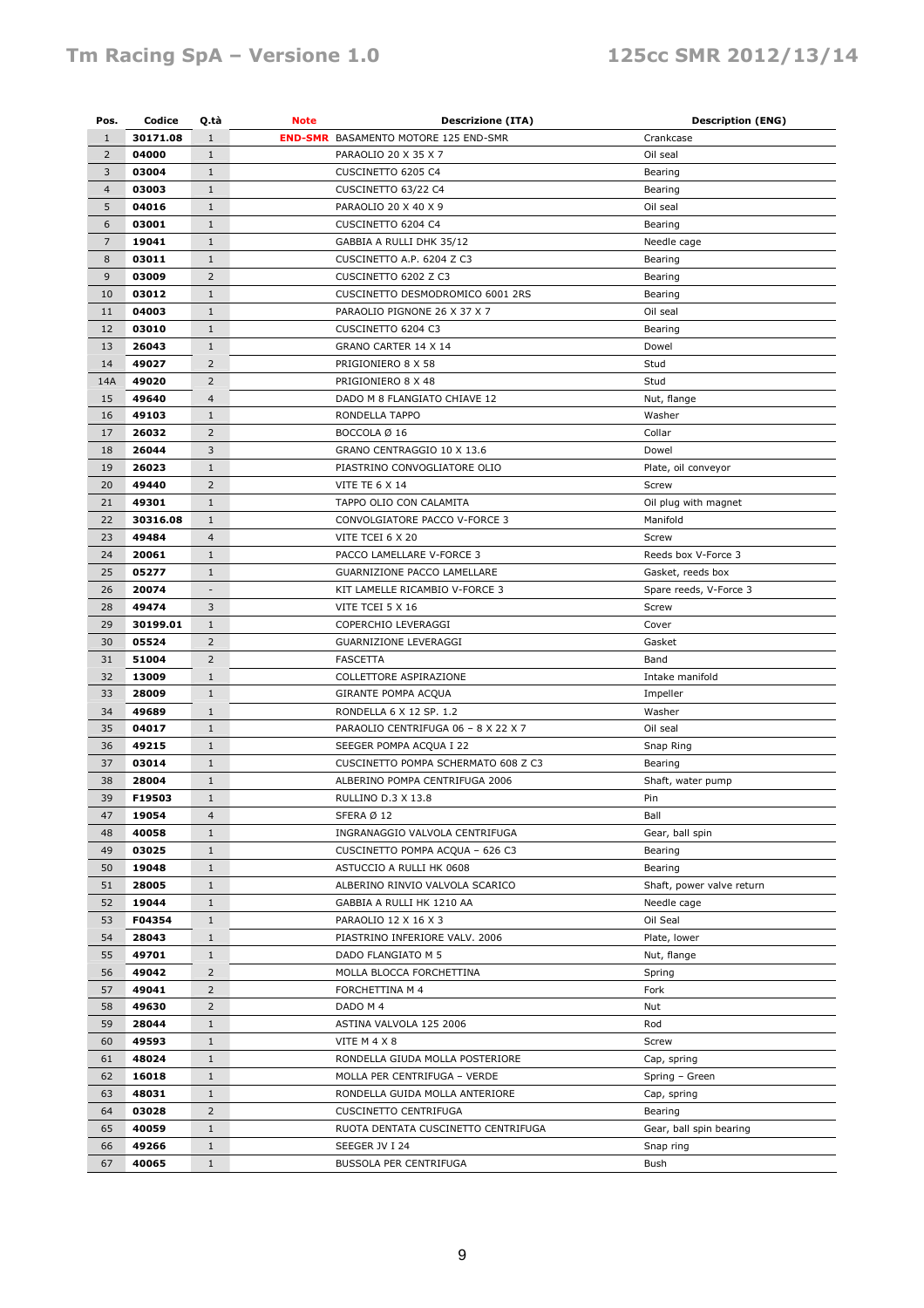

### Tav. 06 – FORCHETTE CAMBIO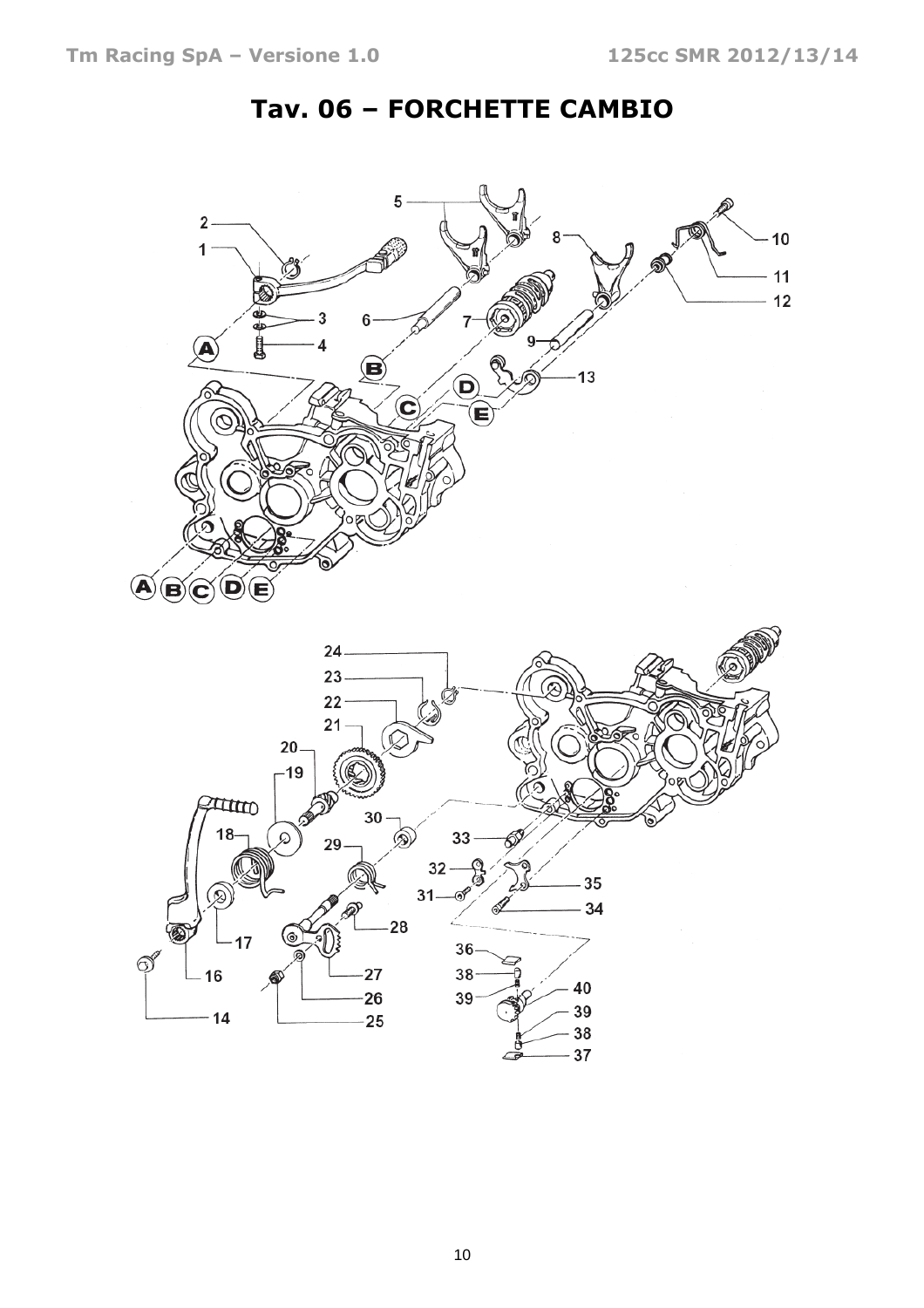#### Tm Racing SpA - Versione 1.0 125cc SMR 2012/13/14

| Pos.           | Codice | Q.tà           | <b>Note</b>                 | <b>Descrizione (ITA)</b>        | <b>Description (ENG)</b>   |
|----------------|--------|----------------|-----------------------------|---------------------------------|----------------------------|
| $\mathbf{1}$   | 43043  | $\mathbf{1}$   | <b>LEVA CAMBIO</b>          |                                 | Gear lever                 |
| $\overline{2}$ | 49212  | $\mathbf{1}$   |                             | <b>SEEGER</b><br>Snap ring      |                            |
| 3              | 49610  | $\overline{2}$ |                             | RONDELLA ACCIAIO Ø 6            | Washer                     |
| $\overline{4}$ | 49411  | $\mathbf{1}$   |                             | <b>VITE TE 6 X 20</b>           | Screw                      |
| 5              | F33306 | $\overline{2}$ |                             | FORCHETTA ALBERO SECONDARIO     | Fork, countershaft         |
|                | F33314 | $\overline{2}$ | Opt.                        | FORCHETTA ALBERO SEC. CROMATA   | Fork, countershaft Chromed |
| 6              | 33256  | $\mathbf{1}$   |                             | PERNO FORCHETTA A.S.            | Shaft, countershaft fork   |
| $\overline{7}$ | 33002  | $\mathbf{1}$   |                             | ALBERO DESMODROMICO ENDURO      | Drum                       |
| 8              | 33014  | $\mathbf{1}$   |                             | FORCHETTA ALBERO PRIMARIO       | Fork, mainshaft            |
|                | 33016  | $\mathbf{1}$   | Opt.                        | FORCHETTA ALBERO PRIM. CROMATA  | Fork, mainshaft Chromed    |
| 9              | 33255  | $\mathbf{1}$   |                             | PERNO FORCHETTA ALBERO PRIMARIO | Shaft, mainshaft fork      |
| 10             | 49485  | $\mathbf{1}$   |                             | VITE TCEI 6 X 25                | Screw                      |
| 11             | 16011  | $\mathbf{1}$   |                             | MOLLA BLOCCAMARCE               | Spring                     |
| 12             | 26007  | $\mathbf{1}$   |                             | DISTANZIALE MOLLA               | Spacer, spring             |
| 13             | 26063  | $\mathbf{1}$   |                             | PIASTRINO BLOCCAMARCE           | Stopper comp.              |
| 14             | 49368  | $\mathbf{1}$   |                             | VITE TE F/R 6 X 10              | Screw                      |
| 16             | 43038  | $\mathbf{1}$   |                             | LEVA M/M                        | Kick starter lever         |
| 17             | 26005  | $\mathbf{1}$   |                             | DISTANZIALE                     | Spacer                     |
| 18             | 16008  | $\mathbf{1}$   |                             | MOLLA M/M                       | Spring, kick starter       |
| 19             | 48008  | $\mathbf{1}$   |                             | RONDELLA ALBERO M/M             | Washer                     |
| 20             | 28051  | $\mathbf{1}$   |                             | ALBERO M/M                      | Shaft, kick start          |
| 21             | 40350  | $\mathbf{1}$   |                             | INGRANAGGIO SCORREVOLE M/M      | Sliding gear, kick starter |
| 22             | 26254  | $\mathbf{1}$   |                             | <b>BATTUTA M/M</b>              | Kick starter stopper       |
| 23             | 16006  | $\mathbf{1}$   |                             | MOLLA                           | Spring                     |
| 24             | 49214  | $\mathbf{1}$   |                             | <b>SEEGER</b>                   | Snap ring                  |
| 25             | 49638  | $\mathbf{1}$   |                             | DADO M6 ALTO AUTOBLOCCANTE      | Nut                        |
| 26             | 49603  | $\mathbf{1}$   |                             | RONDELLA 6 X 13                 | Washer                     |
| 27             | 28100  | $\mathbf{1}$   |                             | ALBERO COMANDO                  | Shaft, gearshift           |
| 28             | 26050  | $\mathbf{1}$   |                             | BATTUTA ECCENTRICA              | Pin                        |
| 29             | 16009  | $\mathbf{1}$   |                             | MOLLA RITORNO LEVA CAMBIO       | Spring, gear lever         |
| 30             | 26006  | $\mathbf{1}$   |                             | DISTANZIALE MOLLA LEVA CAMBIO   | Spacer, gear lever spring  |
| 31             | 49405  | $\overline{2}$ |                             | VITE TSEI 6 X 20 UMB.           | Screw                      |
| 32             | 26022  | $\mathbf{1}$   |                             | PIASTRINO FINE CORSA            | Plate                      |
| 33             | 26051  | $\mathbf{1}$   |                             | <b>BATTUTA FISSA</b>            | Pin                        |
| 34             | 49483  | $\overline{2}$ |                             | VITE TCEI 6 X 16                | Screw                      |
| 35             | 26021  | $\mathbf{1}$   |                             | PIASTRINO RIENTRO CRICCHETTI    | Plate, ratchet             |
| 36             | 26060  | $\mathbf{1}$   |                             | CRICCHETTO CAMBIO SUPERIORE     | Ratchet, upper             |
| 37             | 26061  | $\mathbf{1}$   |                             | CRICCHETTO CAMBIO INFERIORE     | Ratchet, lower             |
| 38             | 26062  | $\overline{2}$ |                             | PUNTALE                         | Plunger                    |
| 39             | 16012  | $\overline{2}$ |                             | MOLLA PUNTALE                   | Spring                     |
| 40             | 40310  | $\mathbf{1}$   | INGRANAGGIO PORTACRICCHETTI |                                 | Shifter gear               |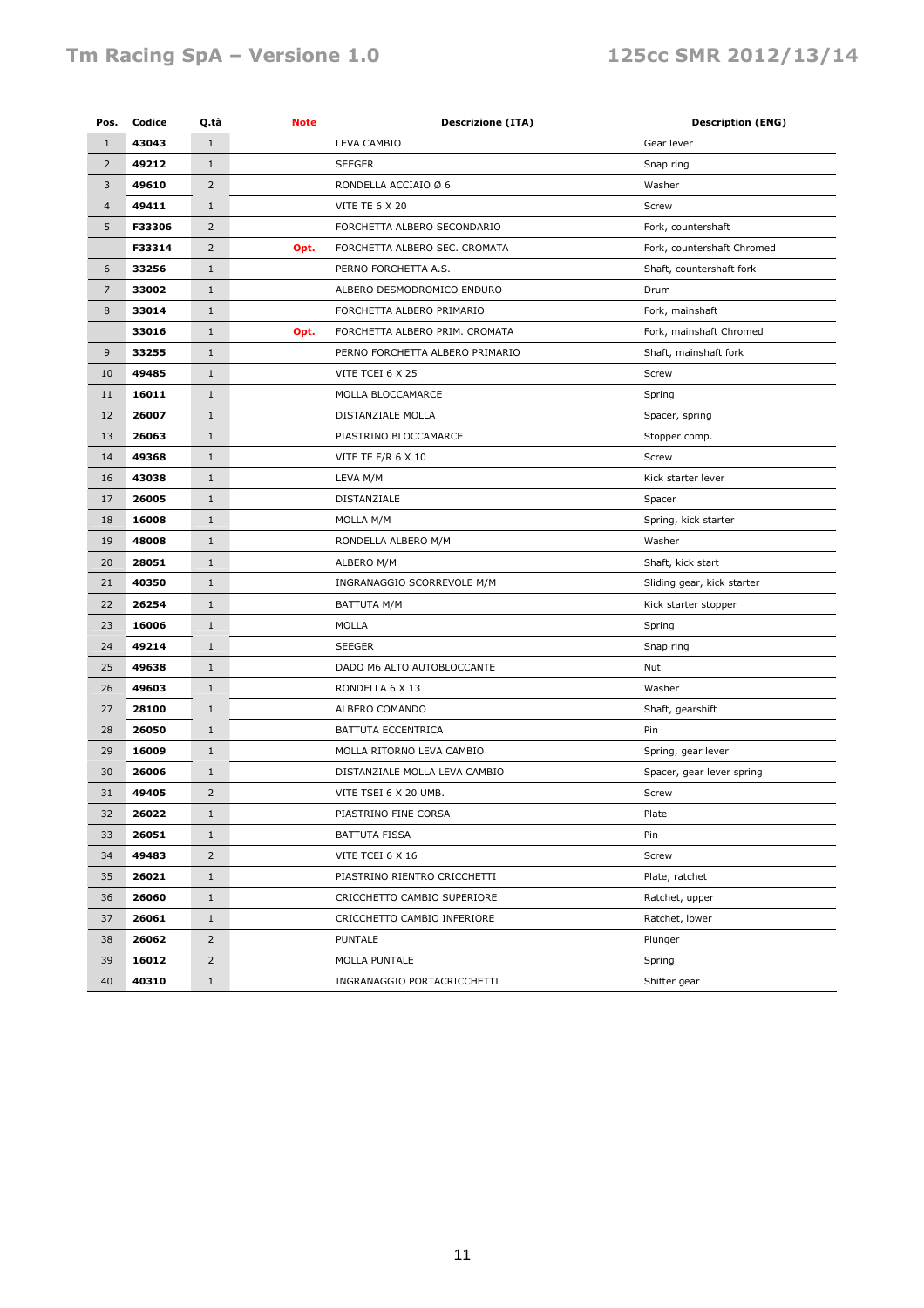### Tav. 07 – CAMBIO



| <b>Cambio (Gear Box)</b><br>6 MARCE - 6 GEARS |                       |                             |                       |                           |  |  |
|-----------------------------------------------|-----------------------|-----------------------------|-----------------------|---------------------------|--|--|
|                                               |                       | <b>Primario</b> (Mainshaft) |                       | Secondario (Countershaft) |  |  |
| Marcia (Gear)                                 | <b>Denti</b> (Teeths) | Codice (Code)               | <b>Denti</b> (Teeths) | Codice (Code)             |  |  |
| $1^{\mathsf{A}}$                              | 13                    | 40699                       | 32                    | 40706                     |  |  |
| $2^{\lambda}$                                 | 16                    | 40701                       | 29                    | 40708                     |  |  |
| 3^                                            | 18                    | 40702                       | 27                    | 40709                     |  |  |
| 4^                                            | 20                    |                             | 25                    | 40710                     |  |  |
| 5^                                            | 22                    | 40440                       | 24                    | 40510                     |  |  |
| 6^                                            | 27                    | 40452                       | 24                    | 40522                     |  |  |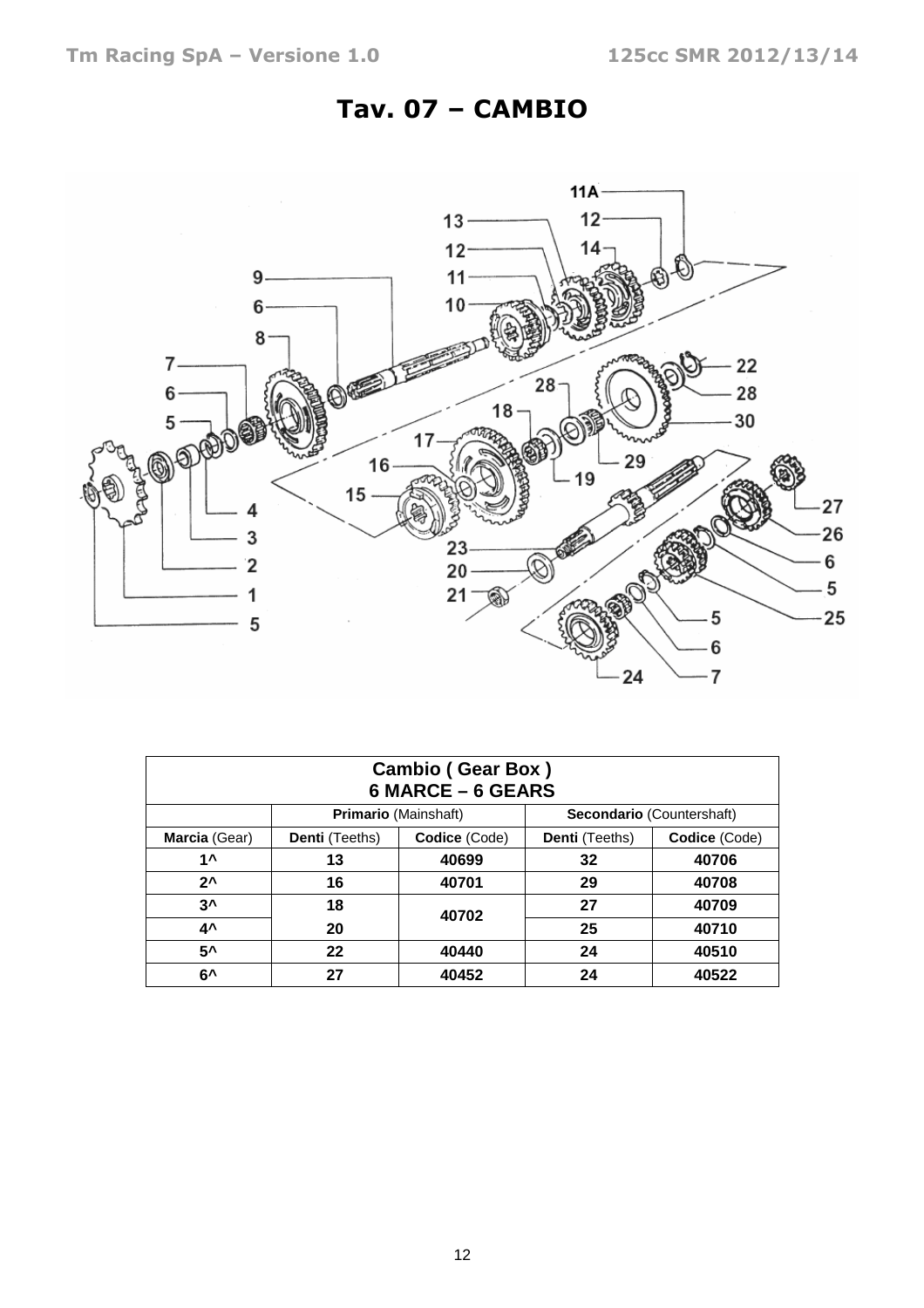#### Tm Racing SpA - Versione 1.0 125cc SMR 2012/13/14

| Pos.           | Codice  | Q.tà                                | Note<br><b>Descrizione (ITA)</b> | <b>Description (ENG)</b>        |
|----------------|---------|-------------------------------------|----------------------------------|---------------------------------|
| $\mathbf{1}$   | 40024   |                                     | PIGNONE CATENA Z 11              | Sprocket, drive 11T             |
|                | 40025   |                                     | PIGNONE CATENA Z 12              | Sprocket, drive 12T             |
|                | 40026   | $\mathbf{1}$<br>PIGNONE CATENA Z 13 |                                  | Sprocket, drive 13T             |
| $\overline{2}$ | 04003   | $\mathbf{1}$                        | PARAOLIO PIGNONE 26 X 37 X 7     | Oil seal                        |
| 3              | 26002.1 | $\mathbf{1}$                        | DISTANZIALE PIGNONE              | Collar                          |
| $\overline{4}$ | 12019   | $\mathbf{1}$                        | O-RING                           | O-ring                          |
| 5              | 49216   | $\overline{4}$                      | SEEGER Ø 20                      | Snap ring                       |
| 6              | 48013   | $\overline{4}$                      | RASAMENTO 27 X 20 X 0.7          | Washer                          |
| $\overline{7}$ | 19012   | $\overline{2}$                      | GABBIA A RULLI 20 X 24 X 10      | Needle cage                     |
| 8              | 40708   | $1\,$                               | INGRANAGGIO 2^ A.S. Z 29         | Gear, 2nd Countershaft 29T      |
| 9              | 40462   | $1\,$                               | ALBERO SECONDARIO                | Countershaft                    |
| 10             | 40522   | $\mathbf{1}$                        | INGRANAGGIO 6^ A.S. Z 24         | Gear, 6th Countershaft 24T      |
| 11             | 49217   | $\overline{2}$                      | SEEGER Ø 22                      | Snap ring                       |
| 11A            | 49217.1 | $\mathbf{1}$                        | SEEGER PER INGRANAGGIO 40510     | Snap Ring                       |
| 12             | 48011   | $\overline{2}$                      | RASAMENTO 27 X 22 X 0.75         | Washer                          |
| 13             | 40710   | $\mathbf{1}$                        | INGRANAGGIO 4^ A.S. Z 25         | Gear, 4th Countershaft 25T      |
| 14             | 40709   | $1\,$                               | INGRANAGGIO 3^ A.S. Z 27         | Gear, 3rd Countershaft 27T      |
| 15             | 40510   | $\mathbf{1}$                        | INGRANAGGIO 5^ A.S. Z 24         | Gear, 5th Countershaft 24T      |
| 16             | 48012   | $\mathbf{1}$                        | RASAMENTO 17 x 26 x 0,5          | Washer                          |
| 17             | 40706   | $\mathbf{1}$                        | INGRANAGGIO 1^ A.S. Z 32 ENDURO  | Gear, 1st Countershaft 32T      |
| 18             | 19011   | $\mathbf{1}$                        | GABBIA A RULLI 17 X 21 X 10      | Needle cage                     |
| 19             | 48010   | $\mathbf{1}$                        | RASAMENTO 28 X 15 X 0.5          | Washer                          |
| 20             | 48002   | $\mathbf{1}$                        | SPESSORE COPPIA 30 X 18 X 3      | Spacer, primari gear            |
| 21             | 49052   | $\mathbf{1}$                        | DADO TAMBURELLO                  | Nut                             |
| 22             | 49214   | $\mathbf{1}$                        | <b>SEEGER</b>                    | Snap ring                       |
| 23             | 40699   | $\mathbf{1}$                        | ALBERO PRIMARIO Z 13 ENDURO      | Mainshaft, Enduro 13T           |
| 24             | 40440   | $\mathbf{1}$                        | INGRANAGGIO 5^ A.P. Z 22         | Gear, 5th Mainshaft 22T         |
| 25             | 40702   | $\mathbf{1}$                        | INGRANAGGIO 3/4 A.P. Z 18/20     | Gear, 3rd/4th Mainshaft 18T/20T |
| 26             | 40452   | $\mathbf{1}$                        | INGRANAGGIO 6^ A.P. Z 27 ENDURO  | Gear, 6th Mainshaft 27T Enduro  |
| 27             | 40701   | $\mathbf{1}$                        | INGRANAGGIO 2^ A.P. Z 16         | Gear, 2nd Mainshaft 16T         |
| 28             | 48004   | $1\,$                               | SPESSORE INGRANAGGIO M/M         | Spacer, kick starter            |
| 29             | 19010   | $\mathbf{1}$                        | GABBIA A RULLI 15 X 19 X 10      | Needle cage                     |
| 30             | 40351   | $\mathbf{1}$                        | INGRANAGGIO LIBERO M/M           | Gear, idle                      |